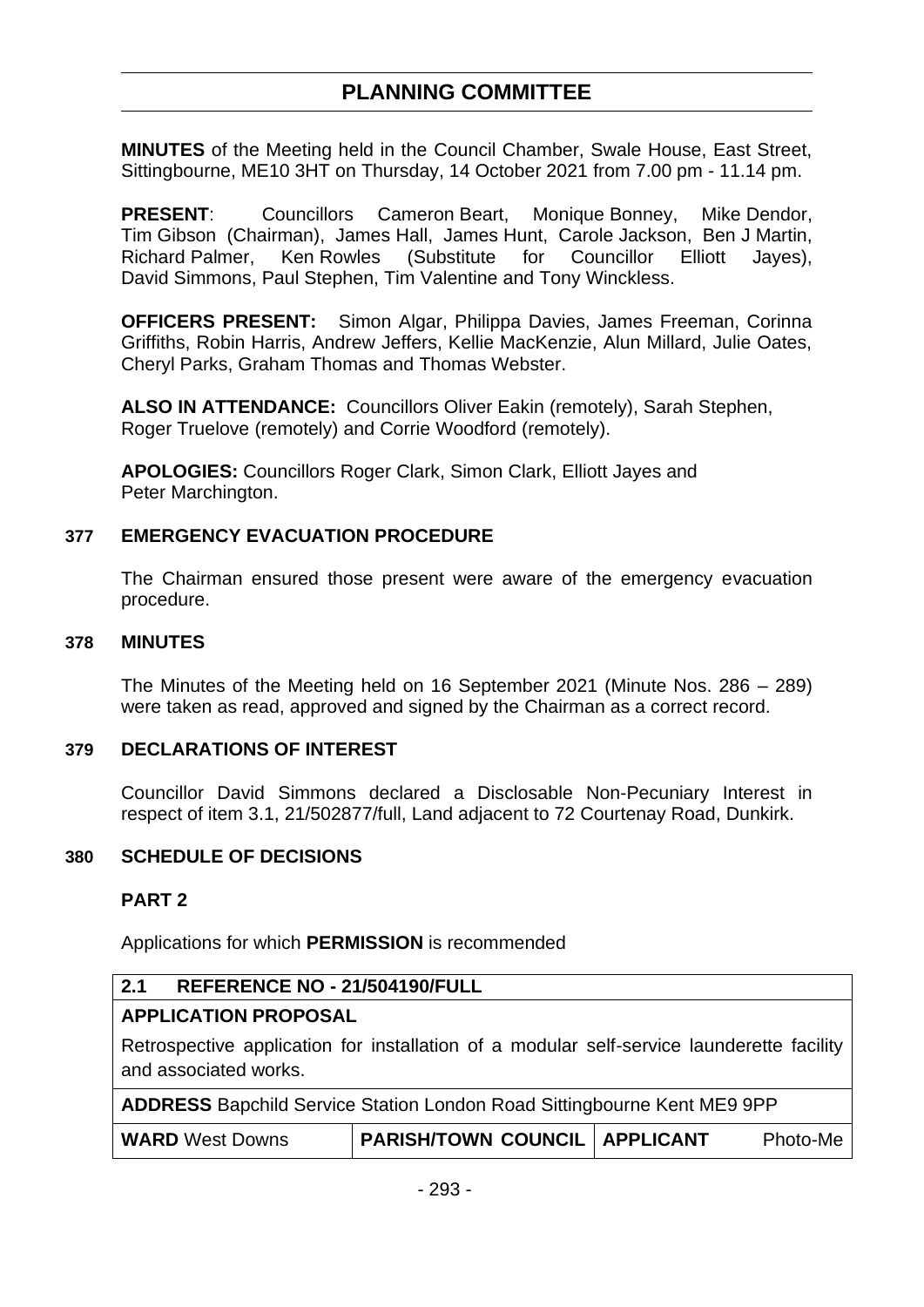| <b>Bapchild</b> | International Plc   |
|-----------------|---------------------|
|                 | <b>AGENT Plande</b> |

The Area Planning Officer introduced the application.

The Chairman moved the officer recommendation to approve the application and this was seconded by Councillor Ben J Martin.

The Ward Member spoke against the application. She raised concern with the facility being illuminated; the hours of operation; its obvious location; not being in keeping with the streetscene, and concerned with condition (1) in the report, where the applicant could change the hours of service in the future, meaning this facility would be operational more frequently. The Ward Member said that parameters needed to be set.

In response, the Area Planning Officer explained that the recommendations in the report ensured that the facility was only operating and illuminated when the filling station was open.

Councillor Monique Bonney moved the following motion: That the application be delegated to officers, in consultation with the Ward Member, to determine precise wording for the opening hours for the self-service launderette facility and this was seconded by Councillor Ben J Martin. On being put to the vote, the motion was agreed.

*Resolved: That application 21/504190/FULL be delegated to officers to approve subject to conditions (1) and (2) in the report and with consultation with the Ward Member, to determine precise wording for the opening hours and lighting for the self-service launderette facility.*

### **2.2 REFERENCE NO -** 21/504404/FULL

### **APPLICATION PROPOSAL**

Demolition of existing garage, erection of part two storey, part single storey side and rear extensions, including integral garage, insertion of front dormer and rooflights.

| <b>ADDRESS 47 Roseleigh Road Sittingbourne Kent ME10 1RS</b> |                                                             |                                            |  |  |  |  |  |  |
|--------------------------------------------------------------|-------------------------------------------------------------|--------------------------------------------|--|--|--|--|--|--|
| <b>WARD</b> Woodstock                                        | <b>PARISH/TOWN COUNCIL   APPLICANT</b> Mr & Mrs<br>Tunstall | <b>Brooks</b>                              |  |  |  |  |  |  |
|                                                              |                                                             | <b>AGENT</b> The Little Drawing<br>Company |  |  |  |  |  |  |

The Area Planning Officer introduced the application and explained that the extension was not higher than the existing bungalow. He referred to the two-metre gap guidance required between a first-floor extension and the side boundary to stop the appearance of terracing. The guidance was not applicable in this application as the site was at the end of a cul-de-sac and it abutted rear gardens, and so there was no loss of openness between the properties. The Area Planning Officer considered this to be a straightforward application.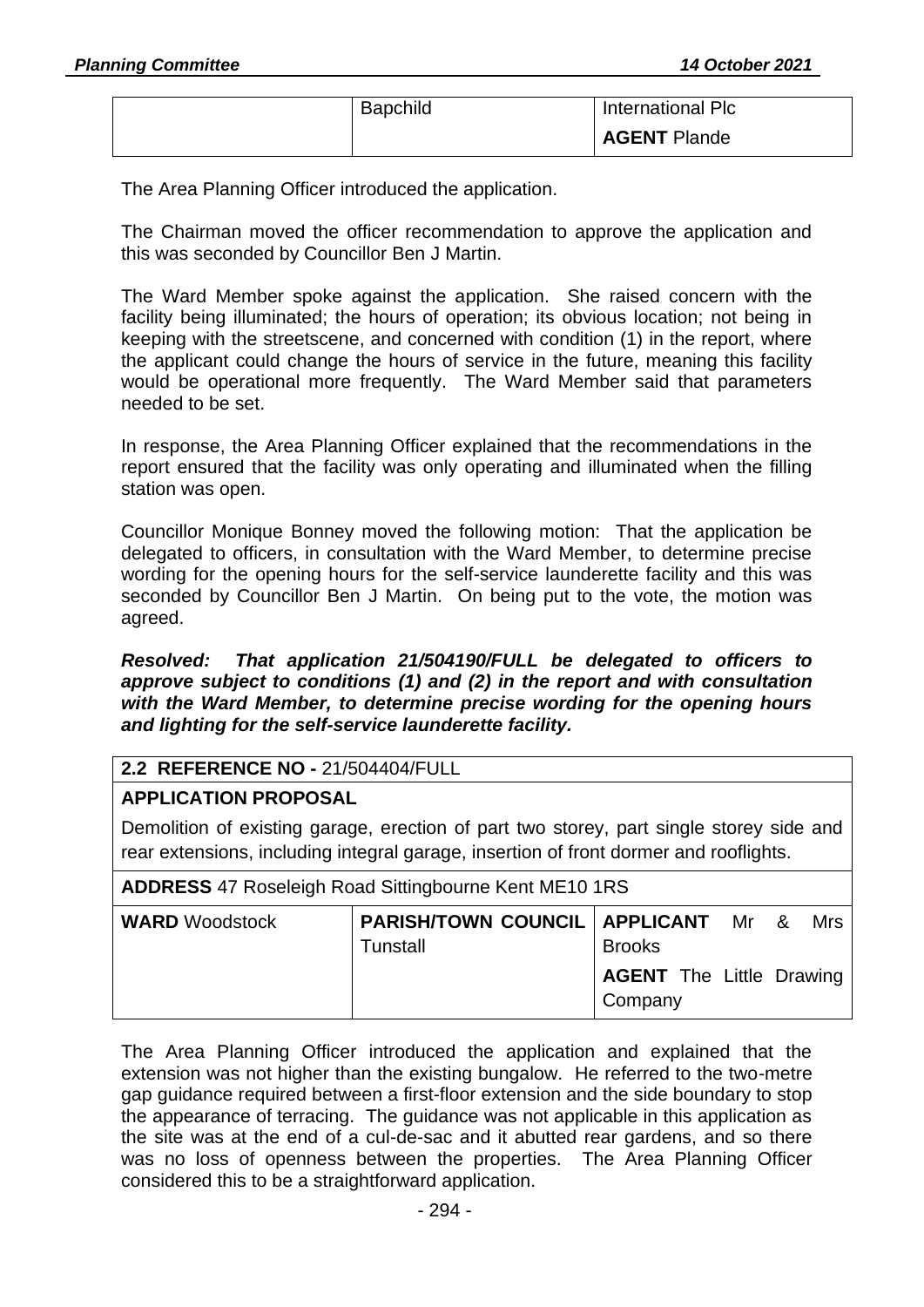Mrs Jo Cesary, an objector, spoke against the application.

Mr Alex Brooks, the Applicant, spoke in support of the application.

A visiting Ward Member spoke against the application.

The Chairman moved the officer recommendation to approve the application and this was seconded by Councillor Ben J Martin.

A Ward Member who was also a member of the Planning Committee spoke against the application. He referred to paragraphs 4.6 and 7.6 in the report and asked why there should be a distance of 21 metres between windows to the rear? He spoke against the proposed development making the neighbouring properties appear terraced and considered, due to varying ground levels between Roseleigh Road and Sterling Road, that there would be a significant impact to properties on Sterling Road. He considered there would be a loss of sunlight and overshadowing to neighbouring properties.

In response to points raised by the Ward Member, the Area Planning Officer explained that the 21 metre rule was in place to maintain privacy and had been planning practice for many years. This did not apply to properties along Sterling Road, as there were no windows facing that direction. The Area Planning Officer explained that as the ground levels were lower on Roseleigh Road than Sterling Road, and the proposed extension was only 1.5 storeys in height, that there would be no significant overshadowing.

In the debate that followed, Members raised the following points:

- There were other bungalows in the area that had similar extensions;
- concerned that the extension would be built over shared drains;
- the speaker had said that no planning notices were put up, was that correct?: and
- was unsure whether the design fitted-in with others in the area.

In response, the Area Planning Officer said there was a variety of designs in the nearby area, and he considered the proposal was in-keeping and of good design. It was not uncommon for developments to be built over shared drains, but in any case this was a matter for building regulations, not planning. He added that a planning notice was not required for this application, but confirmed that various properties along Sterling Road had been consulted.

### *Resolved: That application 21/504404/FULL be approved subject to conditions (1) to (4) in the report.*

### **2.3 REFERENCE NO - 21/503797/FULL**

### **APPLICATION PROPOSAL**

Alterations to rear lean-to and erection of a new artist's studio building.

**ADDRESS** Orchard Poultry Farm Butlers Hill Dargate Kent ME13 9HG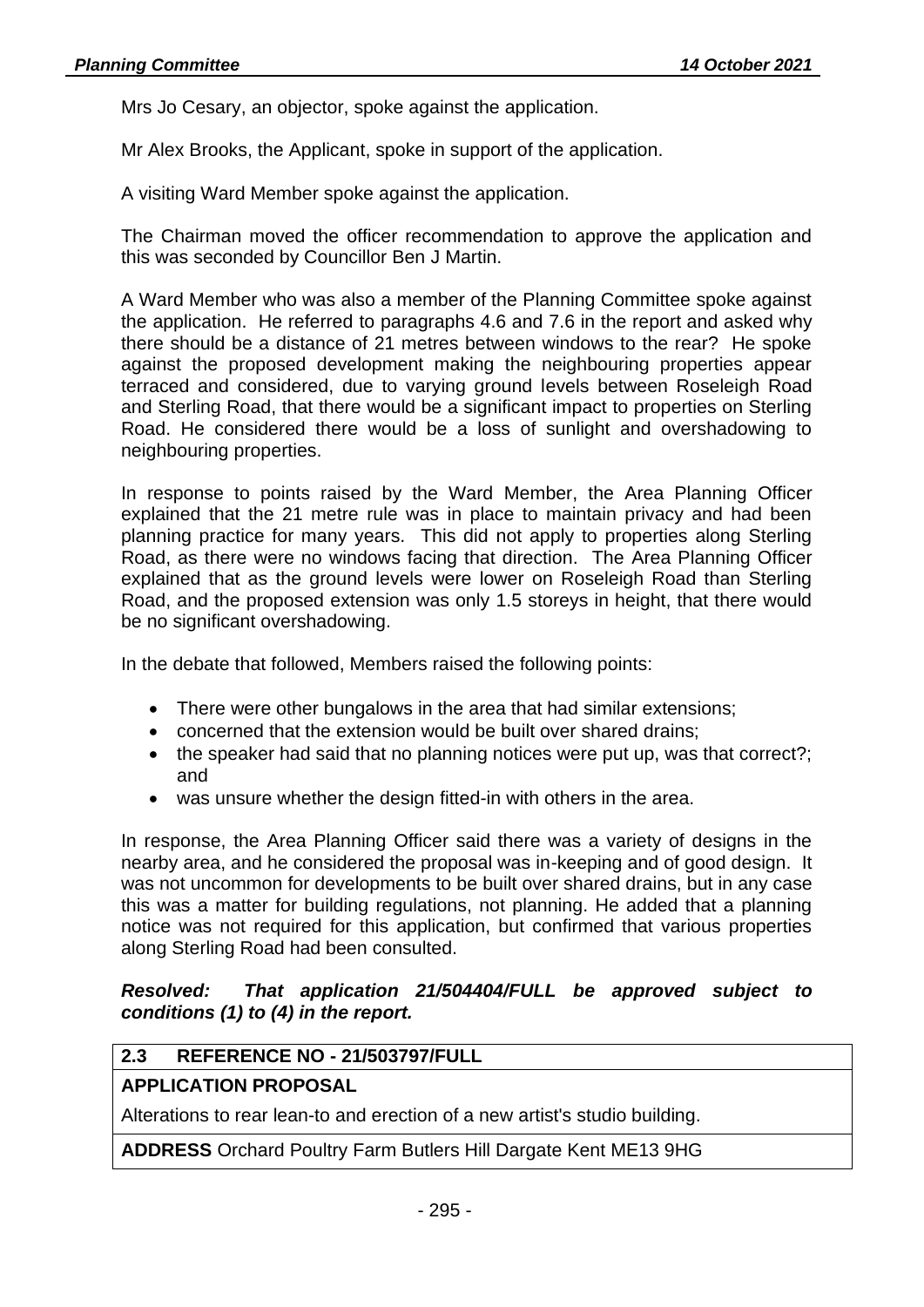| <b>WARD</b> |  |          | Boughton And   PARISH/TOWN COUNCIL   APPLICANT D. Lawson & |  |  |
|-------------|--|----------|------------------------------------------------------------|--|--|
| Courtenay   |  | Hernhill | R. Thompson                                                |  |  |
|             |  |          | <b>AGENT</b> Miriam<br>Layton                              |  |  |
|             |  |          | Architectural Design                                       |  |  |

The Area Planning Officer introduced the application.

In the absence of Debbie Lawson, the Applicant, her speech in support of the application was read-out by the Democratic Services Officer.

The Chairman moved the officer recommendation to approve the application and this was seconded by Councillor Ben J Martin.

### *Resolved: That application 21/503797/FULL be approved subject to conditions (1) to (6) in the report.*

# **2.4 REFERENCE NO - 21/503772/FULL**

# **APPLICATION PROPOSAL**

Section 73 - Application for Variation of condition 2 (permanent change of use), 4 (to allow external lighting) and 7 (to allow music to cease Sun-Thu at 10 PM Fri-Sat at 11 PM) pursuant to application 18/501494/FULL for - Change of Use of the space to reinstate it's previous early historical use for the local community and as a centre for the local cultural arts and to provide food and drink.

| <b>ADDRESS</b> St Saviours Church Whitstable Road Faversham Kent ME13 8BD |                                                                            |                                  |  |  |  |  |
|---------------------------------------------------------------------------|----------------------------------------------------------------------------|----------------------------------|--|--|--|--|
| <b>WARD Abbey</b>                                                         | <b>PARISH/TOWN COUNCIL   APPLICANT Mrs Romana</b><br><b>Faversham Town</b> | <b>Bellinger</b><br><b>AGENT</b> |  |  |  |  |

The Area Planning Officer introduced the application and drew attention to minutes of the Planning Working Group meeting held at the site in July 2018, included within the report. He gave an overview of the planning history of the site and said that it had been given consent for use as a centre for cultural arts and to provide food and drink. The building was tin construction with a timber lining. He explained that permission was granted in 2018 stipulating no music after 10pm. The premises had subsequently been closed since March 2020 due to the Covid-19 Pandemic. The applicants had now requested that music be permitted up to 11 pm on Fridays and Saturdays. Officers had worked closely with the Council's Environmental Health Team who had recently taken noise readings from the property on a Friday night. The Area Planning Officer explained that background noise levels were quite low, as the application site was within a quiet area, and he added that it was a difficult balance to fully carry out the use of the building, due to objections to the use from local residents. He drew Members' attention to the proposed condition (8) in the report which stipulated that interior noise after 9 pm did not exceed background noise. Daytime background levels were quite high, due to traffic etc., but evening background noise was low. If condition (8) was implemented, condition (7) could be dispensed with.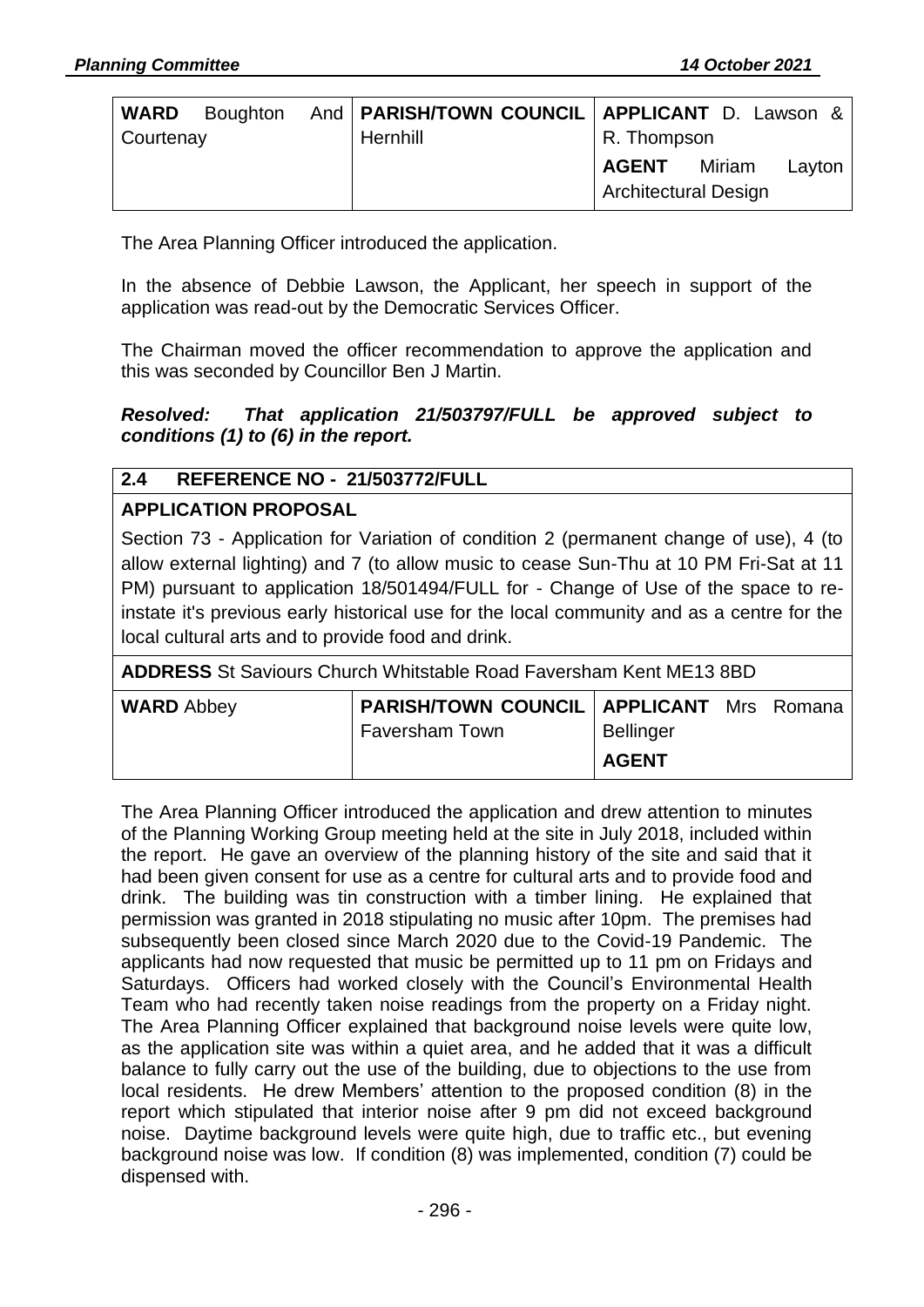Town Councillor Chris Williams, representing Faversham Town Council spoke against the application.

Robert Lamoon, a supporter, spoke in support of the application.

Martin Collins, an objector, spoke against the application.

Mike Eden, on behalf of the Applicant, spoke in support of the application.

The Chairman moved the officer recommendation to approve the application and this was seconded by Councillor Ben J Martin.

In the debate that followed, Members raised the following points:

- This was a very difficult decision to make, with the balance of the use and time permitted for music and objections from local residents;
- support for the application was from people who were not local to the area, and objections to the scheme were from neighbours;
- this should be approved, but with consideration given to local residents with the implementation of conditions;
- 37 decibels (dB), as stated by the Applicant in his speech, seemed like a low figure;
- a condition should be imposed and the music events should be allowed to continue;
- welcomed the use as a cultural arts centre and community café, but the building was not suitable as a music venue, unless it was acoustic music;
- once the sound of music had been picked up as being a nuisance by someone, it was probably difficult for it to not to continue being a nuisance;
- the neighbours' concerns needed to be taken seriously;
- not sure this was an appropriate building for a music venue;
- there were noise vibration issues for local residents:
- there would be additional problems if doors and windows were open in the summer months;
- this application was worthy of approval with conditions;
- it seemed that the venue had mostly low level type music and usually finished at a reasonable time;
- if this was not approved, we could lose the café and community element of the building;
- the issue was amplified music in a venue which had no insulation;
- considered 10 pm was a reasonable compromise;
- the temporary permission could be extended bearing in mind the building was not used during the pandemic;
- it was frustrating that licensing and planning regulations did not line up; and
- only two complaints had been received regarding loud music after 10 pm.

In response to some of the points made, the Mid-Kent Environmental Protection Team Leader explained that her team had visited the venue on the previous Friday and took background noise measurements which recorded as 37 dB LA90. She acknowledged that this figure was low but it was representative of the background noise in the area. She added that the background noise level was the level of noise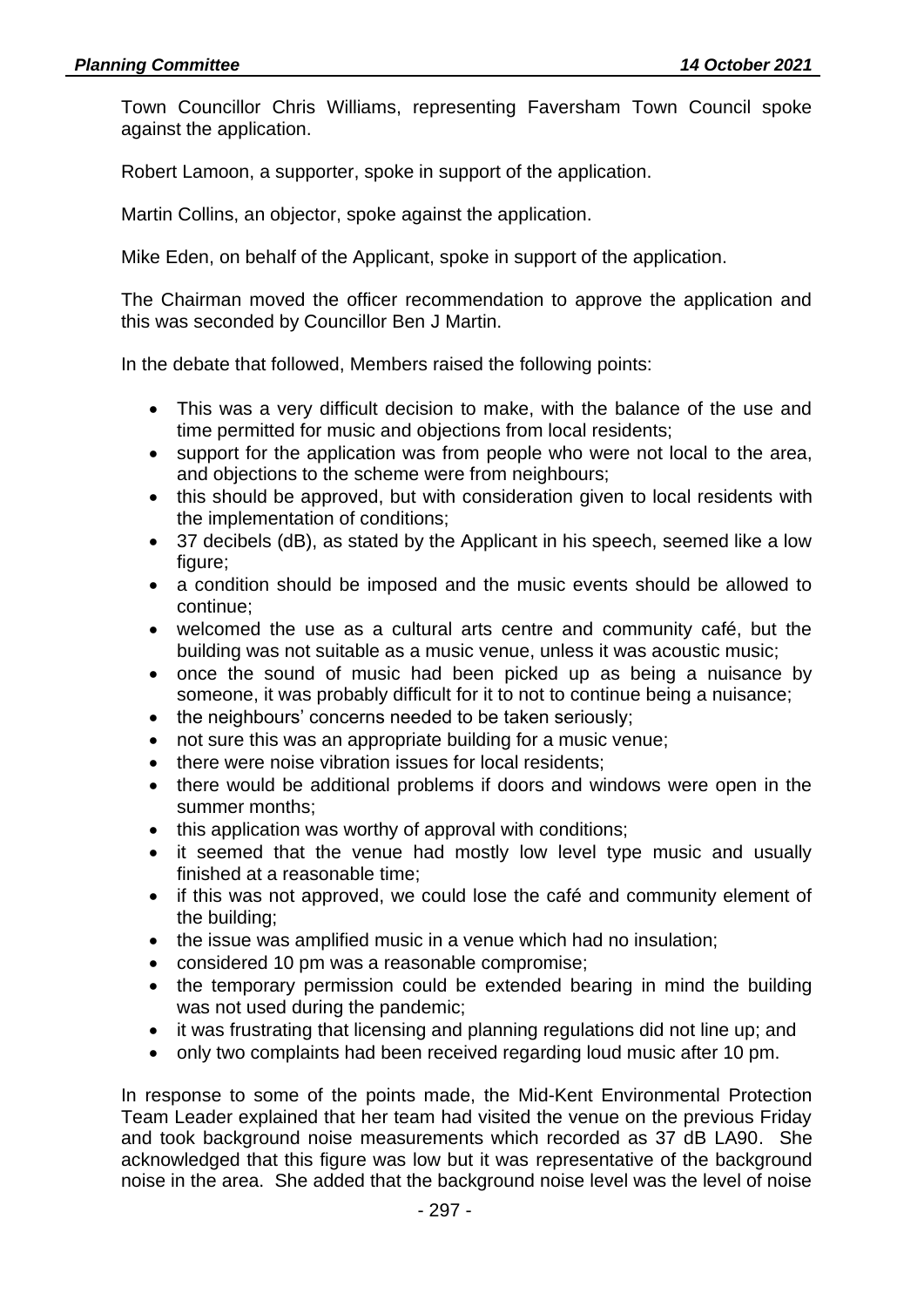in an area for about 90% of the time (called an LA90). When a new noise was introduced, it was important to ensure that there was not a vast increase as this would have an adverse impact on neighbouring properties. The Environmental Protection Team Leader explained that bass or low tone noise which could lead to vibration could also be monitored and frequency bands picked-up. However, a frequency condition could make the situation more complicated. There was no outof-hours support from her team, and so no immediate response, but future events could be monitored.

Councillor Tony Winckless moved the following motion: That a condition be added that no live music be played after 10 pm and this was seconded by Councillor Monique Bonney. A Member clarified that this meant that condition (7) remained and was not replaced with condition (8), so instead of 11 pm on Friday and Saturday, it said 10 pm. On being put to the vote, the motion was agreed.

Councillor Monique Bonney moved the following motion: That a condition be added that all doors and windows be closed during a performance. This was not seconded. A Member considered this was against Covid-19 guidance on keeping rooms ventilated. The Area Planning Officer explained that this was difficult to enforce, and he advised that the applicant had put measures in place for heavy drapes to be attached to the windows to mitigate any noise. In response to a question, the Environmental Protection Team Leader said that it was possible to have a noise limiter, but this would be dependent on the individual PA system used at the premises.

*Resolved: That application 21/503772/FULL be approved subject to conditions (1) to (7) in the report, with condition (7) being amended so there be no recorded or live music or singing permitted at the premises after 10 pm every day of the week.*

# **2.5 REFERENCE NO - 21/501653/FULL**

### **APPLICATION PROPOSAL**

Erection of a shed (Part retrospective)

**ADDRESS** 38 Tanners Street Faversham Kent ME13 7JP

| <b>WARD St. Ann's</b> | <b>PARISH/TOWN COUNCIL   APPLICANT</b> |              | Mr | Colin |
|-----------------------|----------------------------------------|--------------|----|-------|
|                       | <b>Faversham Town</b>                  | Denton       |    |       |
|                       |                                        | <b>AGENT</b> |    |       |

The Area Planning Officer introduced the application.

In the absence of Colin Denton, the Applicant, his written paper with dimensions of the scheme were circulated to Members.

The Chairman moved the officer recommendation to approve the application and this was seconded by Councillor Ben J Martin.

A Ward Member who was also a member of the Planning Committee spoke against the application. She considered the shed would be clearly visible from the footpath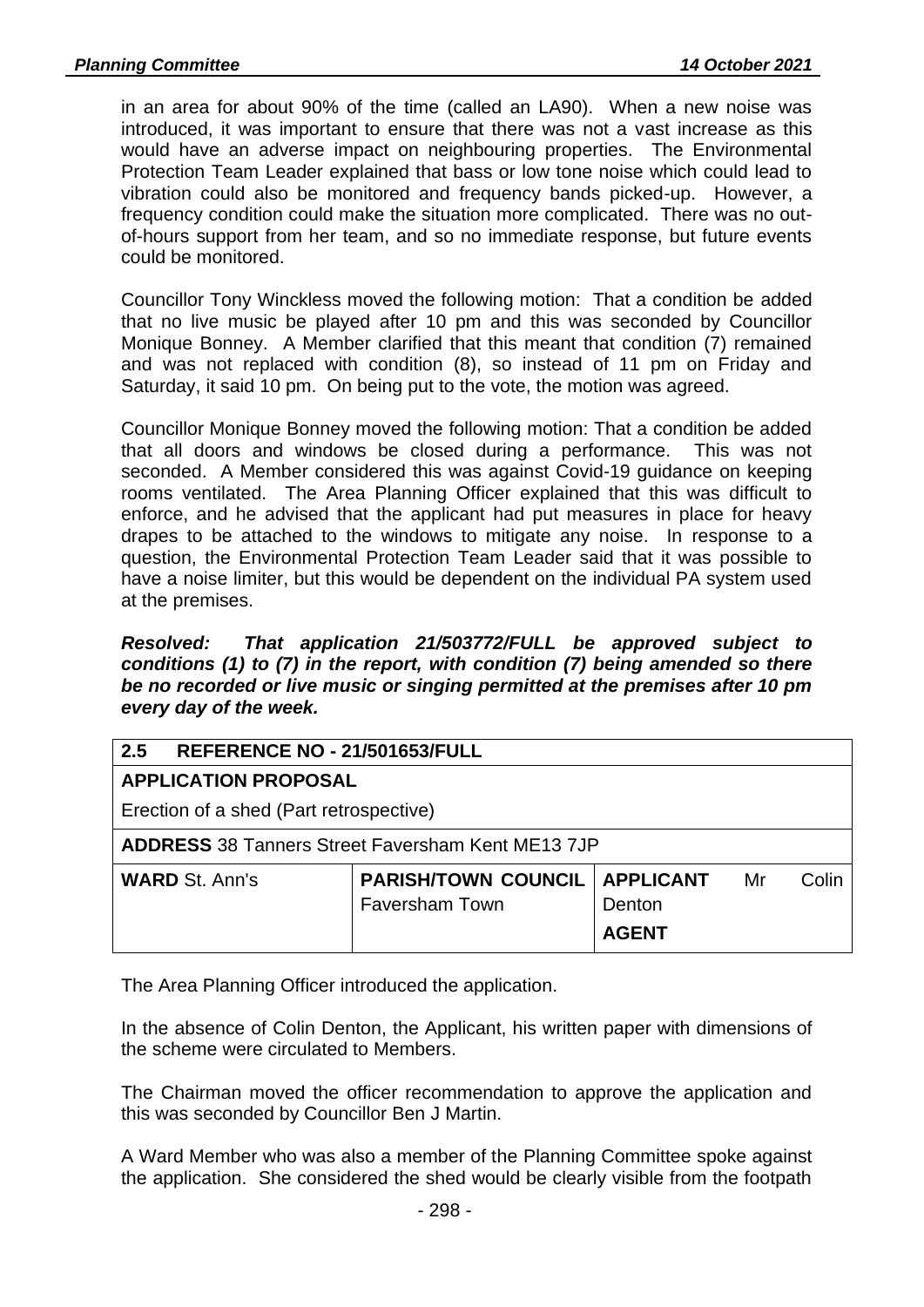on the other side of the stream, and that it was too high for the setting. The Ward Member also considered there needed to be a development-free edge around the shed.

In the debate that followed, Members raised the following points:

- Needed to consider that the Council had declared a Climate and **Ecological** Emergency, this was an important site for ecology;
- it would be an improvement if it was set back a further metre away from the bank of the stream; and
- this looked like a large and high construction.

In response to some points made, the Area Planning Officer outlined the dimensions of the shed and advised that it was not likely to be any more than four foot above the six-foot garden fence. He said there were sheds in other neighbouring gardens along the stream, and there was not a requirement to consult the Environment Agency (EA) on this application as it was very small scale and so they would not get involved. The Planning Lawyer added that consultees were notified, subject to the status of a watercourse. The Development Manager confirmed that the EA were not responsible for this watercourse and so they were not consulted.

Councillor Monique Bonney moved the following motion: That the application be deferred to allow consultation with the EA and this was seconded by Councillor David Simmons and on being put to the vote, the motion was agreed.

### *Resolved: That application 21/501653/FULL be deferred to allow consultation with the Environment Agency.*

### **2.6 REFERENCE NO - 21/501580/FULL**

### **APPLICATION PROPOSAL**

First floor extension to incorporate loft conversion.

**ADDRESS** Sandycroft Lewson Street Road Norton Sittingbourne Kent ME9 9JN

| <b>WARD</b> |  |         |                       | Teynham And   PARISH/TOWN COUNCIL   APPLICANT | Mr | <b>Ross</b> |
|-------------|--|---------|-----------------------|-----------------------------------------------|----|-------------|
| Lynsted     |  | Norton, | Buckland And Anderson |                                               |    |             |
|             |  | Stone   |                       | <b>AGENT</b> Philip<br>Architects             |    | Holley      |

The Area Planning Officer introduced the application and explained that the original application had featured two very wide rear facing dormer windows, but had been amended to three small dormer windows over part of the flat roof.

In the absence of Parish Councillor Tony Trim, representing Norton, Buckland & Stone Parish Council, his speech against the application was read-out by the Democratic Services Officer.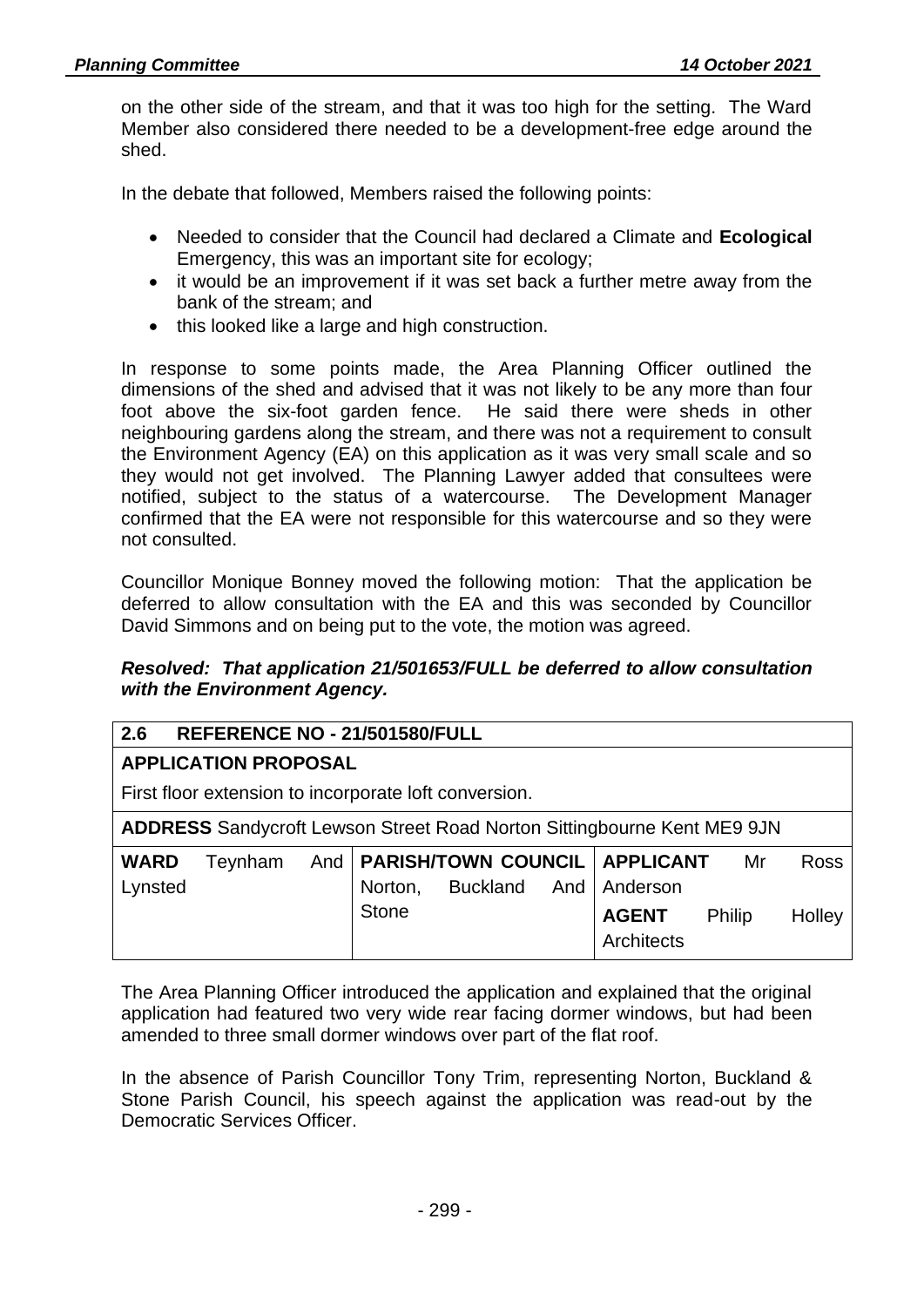Mr Ross Anderson, the Applicant, was due to speak but was not in attendance and had not submitted his statement.

The Chairman moved the officer recommendation to approve the application and this was seconded by Councillor Ben J Martin.

*Resolved: That application* **21/501580/***FULL be approved subject to conditions (1) to (3) in the report.*

# **2.7 REFERENCE NO - 21/501740/FULL**

### **APPLICATION PROPOSAL**

Erection of a nurse accommodation building, car park and outdoor event space for Demelza. Erection of 30 private residential dwellings, together with associated access, parking, highway works, drainage and landscaping.

**ADDRESS** Land At Hill Farm Rook Lane Keycol Hill Bobbing Kent

|                          | <b>WARD</b> Bobbing, Iwade   <b>PARISH/TOWN COUNCIL</b>   APPLICANT |                           | Esquire |  |
|--------------------------|---------------------------------------------------------------------|---------------------------|---------|--|
| <b>And Lower Halstow</b> | <b>Bobbing</b>                                                      | Developments & Demelza    |         |  |
|                          |                                                                     | Hospice Care For Children |         |  |
|                          |                                                                     | <b>AGENT DHA Planning</b> |         |  |

The Senior Planning Officer introduced the application and explained that this was an enabling development. She drew attention to the tabled update which had previously been emailed to Members and added to the website. The Senior Planning Officer said the layout was broadly similar to the extant consent approved in 2018. Access to the site would be re-located and there were ten more dwellings. She referred Members to the viability report set out in Appendix I to the report.

Lavinia Jarrett, the Applicant, spoke in support of the application.

A visiting Ward Member spoke against the application.

A visiting Member spoke against the application.

The Chairman moved the officer recommendation to approve the application and this was seconded by Councillor Ben J Martin.

In the debate that followed, Members raised the following points:

- The increased amount of housing was detrimental to air quality and there were no mitigation measures in place, and this would worsen the air quality;
- this was really an 18% increase in housing, not 50%, due to the dwelling floor space:
- welcomed the change in housing mix to include 2-bedroom dwellings;
- Kent County Council (KCC) Highways & Transportation had raised no objections to the application;
- welcomed the junction being moved;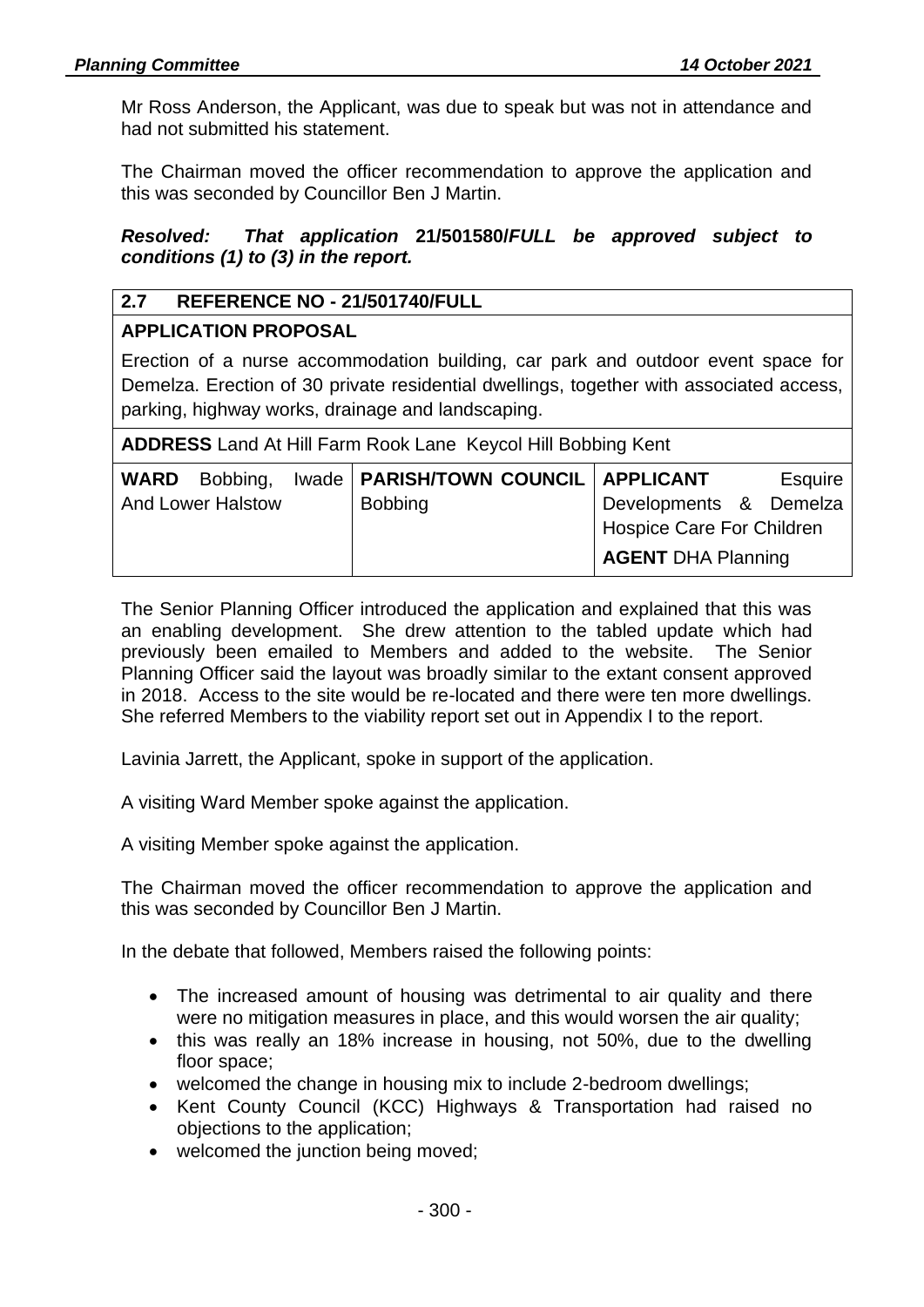- could not support as there was no contribution towards education and other services/infrastructure and this over-rode any benefits;
- wanted to support but there was an impact on the whole community;
- there was a need for nurse accommodation, but this was not the way to do it;
- the development increased the number of dwellings by 50%, but the nurses accommodation and Demelza offer remained the same, lack of justification for additional houses;
- happy with the new exit point; and
- it needed to be shown that the development improved air quality.

In response to some of the points made, the Senior Planning Officer explained that Keycol Hill had recently been declared an Air Quality Management Area and she referred Members to paragraphs 8.49 and 8.50 in the report. The Environmental Health Team had advised that the development had a negligible impact, and damage costs were secured by a Section 106 Agreement. She indicated where the new junction would be, slightly down the hill towards Sittingbourne. This would result in the bus stop being re-located, and there would be a continuous footpath in place. The Senior Planning Officer and Planning Lawyer explained that this scheme provided more mitigation funding than the extant 2018 scheme.

The Environmental Protection Team Leader explained that there were a number of small developments in this area, and cumulative funds from these could go towards larger mitigation measures, such as providing better bus services.

On being put to the vote, the motion to approve the application was lost.

There was some discussion on the reasons for refusing the application. This discussion included concerns regarding:

- Inadequate mitigation for the harm arising from this development, including a lack of Section 106 payments (such as KCC Education and KCC Highway) and infrastructure contributions;
- likely harmful impact on human health from air pollution; and
- over-intensification of development for the character of the area.

At this point the Head of Planning Services used his delegated powers to 'call-in' the application.

*Resolved: That as the Planning Committee was minded to make a decision that would be contrary to officer recommendation and contrary to planning policy and/or guidance, determination of the application be deferred to a future meeting of the Committee.*

# **2.8 REFERENCE NO - 21/503070/FULL**

# **APPLICATION PROPOSAL**

Section 73 - Application for Variation of condition 19 (to facilitate the occupation of the currently vacant Unit 6 by a foodstore operator) pursuant to application 16/500132/FULL.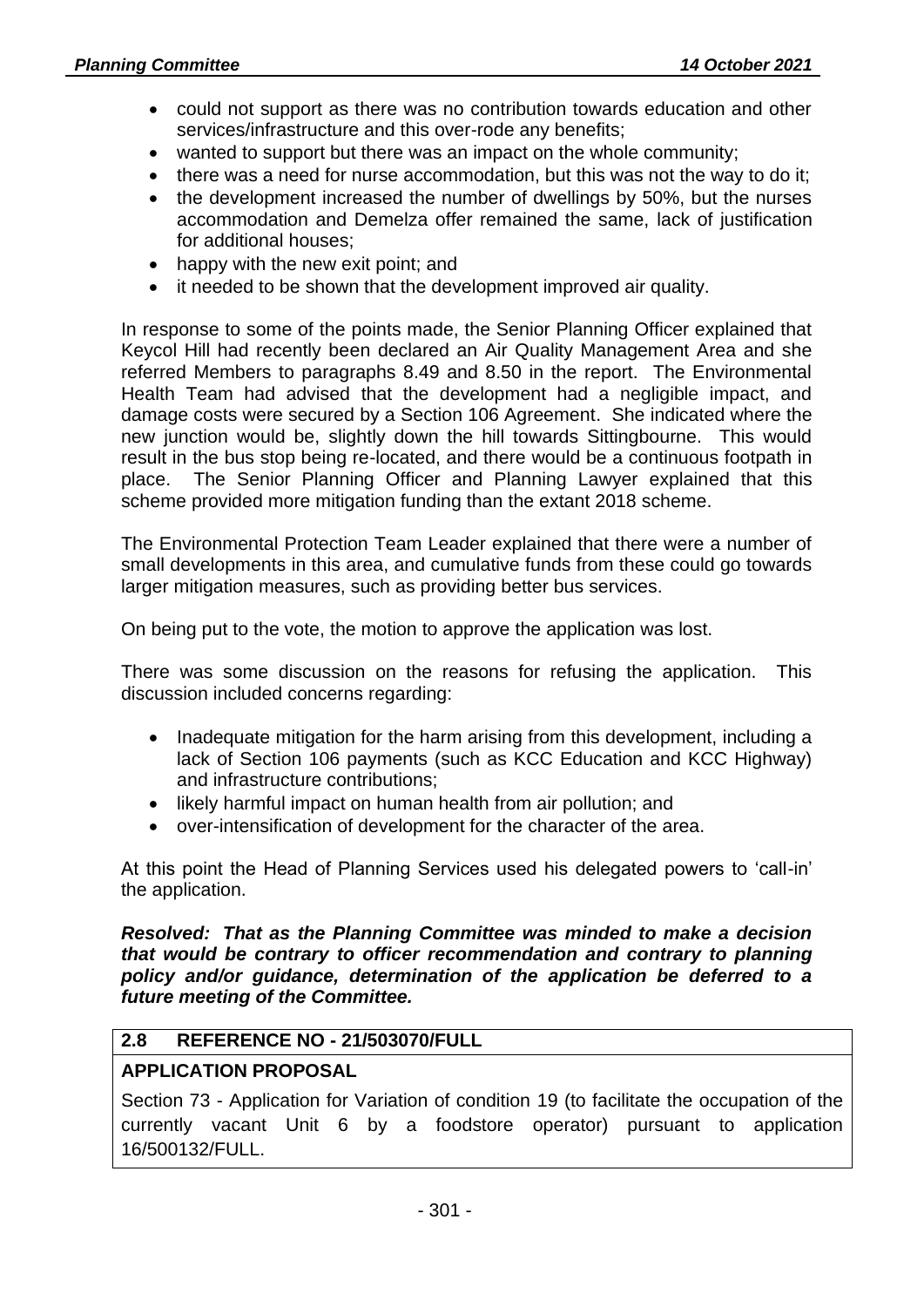**ADDRESS** Unit 6, Neatscourt Retail Park, Thomsett Way, Queenborough,Kent, ME11 5AR

| <b>WARD</b> | Queenborough   PARISH/TOWN COUNCIL | <b>APPLICANT</b> Lightstone |
|-------------|------------------------------------|-----------------------------|
| and Halfway | Queenborough                       | Neatscourt LLP              |
|             |                                    | <b>AGENT Neil Denison</b>   |

This application was withdrawn from the agenda.

# **2.9 REFERENCE NO - 20/505156/FULL & 20/505157/LBC**

### **APPLICATION PROPOSAL**

Conversion of listed building into 18 residential apartments (Use Class C3) including internal and external changes, landscaping and car parking, and demolition of existing outbuildings and construction of 4 single storey residential units (Use Class C3).

**ADDRESS** Former Sittingbourne Adult Education Centre College Road Sittingbourne Kent ME10 1LF

| <b>WARD</b> Homewood | <b>PARISH/TOWN</b> | <b>APPLICANT</b>      | Wildwood |
|----------------------|--------------------|-----------------------|----------|
|                      | <b>COUNCIL:</b>    | Limited               |          |
|                      | None.              | <b>AGENT</b> Frankham |          |

The Senior Planning Officer introduced the application and drew attention to the tabled update which had previously been emailed to Members and added to the website.

Catherine Stephens, the Agent, spoke in support of the application.

A visiting Ward Member spoke in support of the application.

The Chairman moved the officer recommendation to approve the application and this was seconded by Councillor Ben J Martin.

In the debate that followed, Members raised the following points:

- Further clarification sought on the fencing and access;
- EV charging points should be provided for each property;
- confirmation was needed on the Council's housing supply;
- supported the development;
- concerned with Grayling Court becoming an overflow car park;
- NHS payments should be directed to facilities nearer the development, could this be changed so that it was more appropriately spent?:
- would have preferred more than 50% efficiency measures; and
- the wall between the car park and the proposed development was not adequate.

In response, the Senior Planning Officer explained that the access point had not changed from the previous use of the site, and the new use was likely to result in less traffic. He did not consider there to be any overlooking issues, and explained that separation between the properties was significant.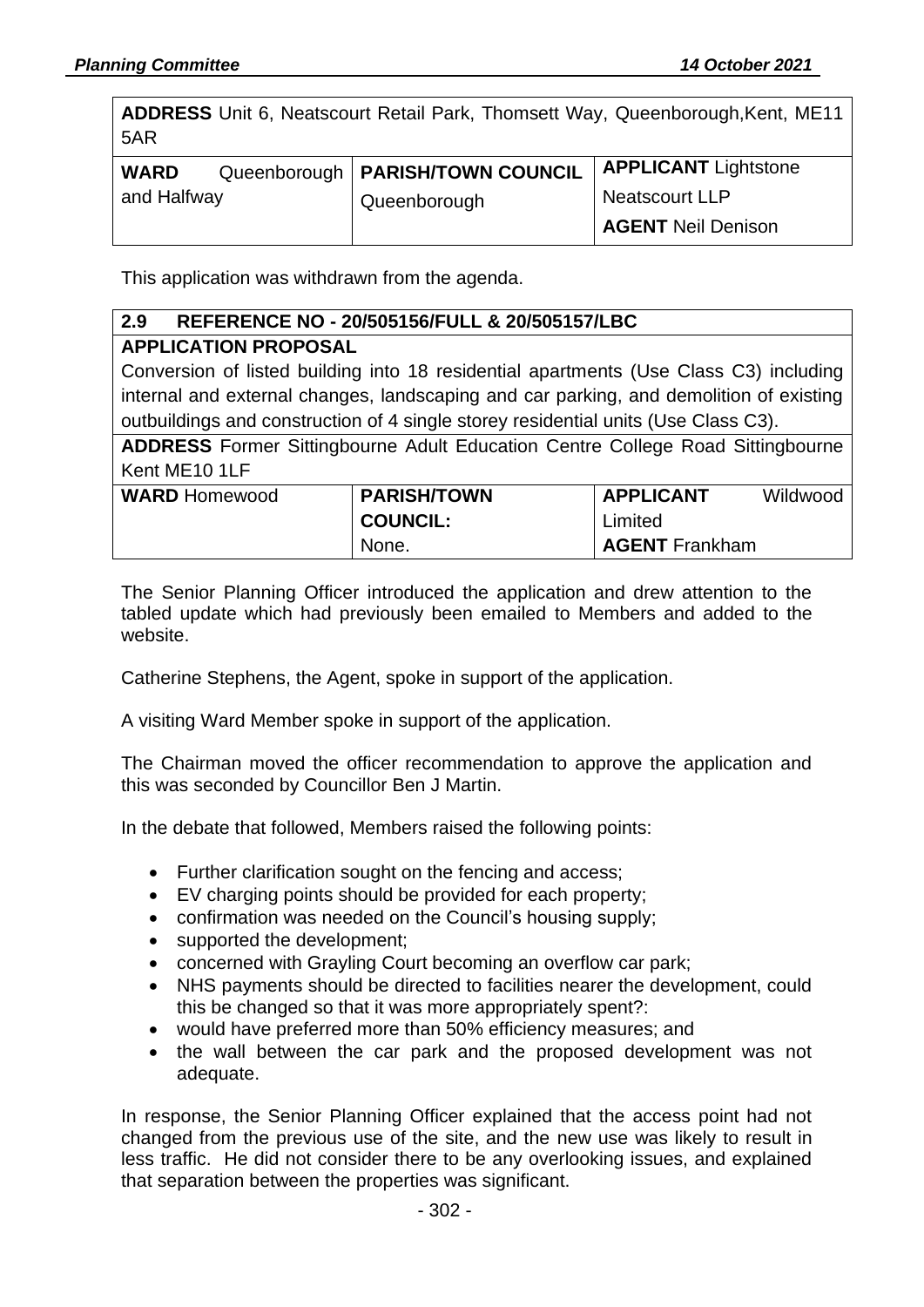The Head of Planning Services explained that work was currently being carried out on land supply, and there was no update at the moment on the 5-year housing supply. The Planning Lawyer explained that it was possible to use a calculation/formula for the contribution, such as for NHS facilities on an outline application, but this was a full application, and as such the contribution sums would be fixed, based on the number of individual dwellings in the application. The Development Manager explained that the Landscape Plan showed an existing boundary wall, and the Design and Access Statement indicated hardstanding around the building which was already there, indicating that the previous use might have been used for parking. The Senior Planning Officer explained that efficiency measures on the development were set-out within the conditions and further measures would not be viable.

Councillor Tony Winckless moved the following motion: That a condition be added to ensure there was adequate screening. This was seconded by Councillor Richard Palmer. On being put to the vote, the motion was lost. The substantive motions were put to the vote and agreed by Members.

*Resolved: That application* **20/505156/FULL** *be approved subject to conditions (1) to (32) in the report.*

*Resolved: That application 20/505157/LBC be approved subject to conditions (1) to (11) in the report.*

# **PART 3**

Applications for which **REFUSAL** is recommended

# **3.1 REFERENCE NO - 21/502877/FULL**

# **APPLICATION PROPOSAL**

Erection of 1no. detached dwelling house with associated access, parking and landscaping.

**ADDRESS** Land Adjacent To 72 Courtenay Road Dunkirk Kent ME13 9LH

| Courtenay |  | WARD Boughton And   PARISH/TOWN COUNCIL   APPLICANT Mr & Mrs M<br><b>Dunkirk</b> | <b>Bradley</b>              |     |  |      |
|-----------|--|----------------------------------------------------------------------------------|-----------------------------|-----|--|------|
|           |  |                                                                                  | <b>AGENT</b><br>Partnership | The |  | JTS. |

The Area Planning Officer introduced the application and explained that the site was just outside the Local Plan defined built-up area of Dunkirk.

Parish Councillor Jeff Tutt, representing Dunkirk Parish Council, spoke in support of the application.

Mrs Diane Bradley, the Applicant, spoke in support of the application.

A visiting Member supported the application and welcomed the environmentally friendly measures that were proposed.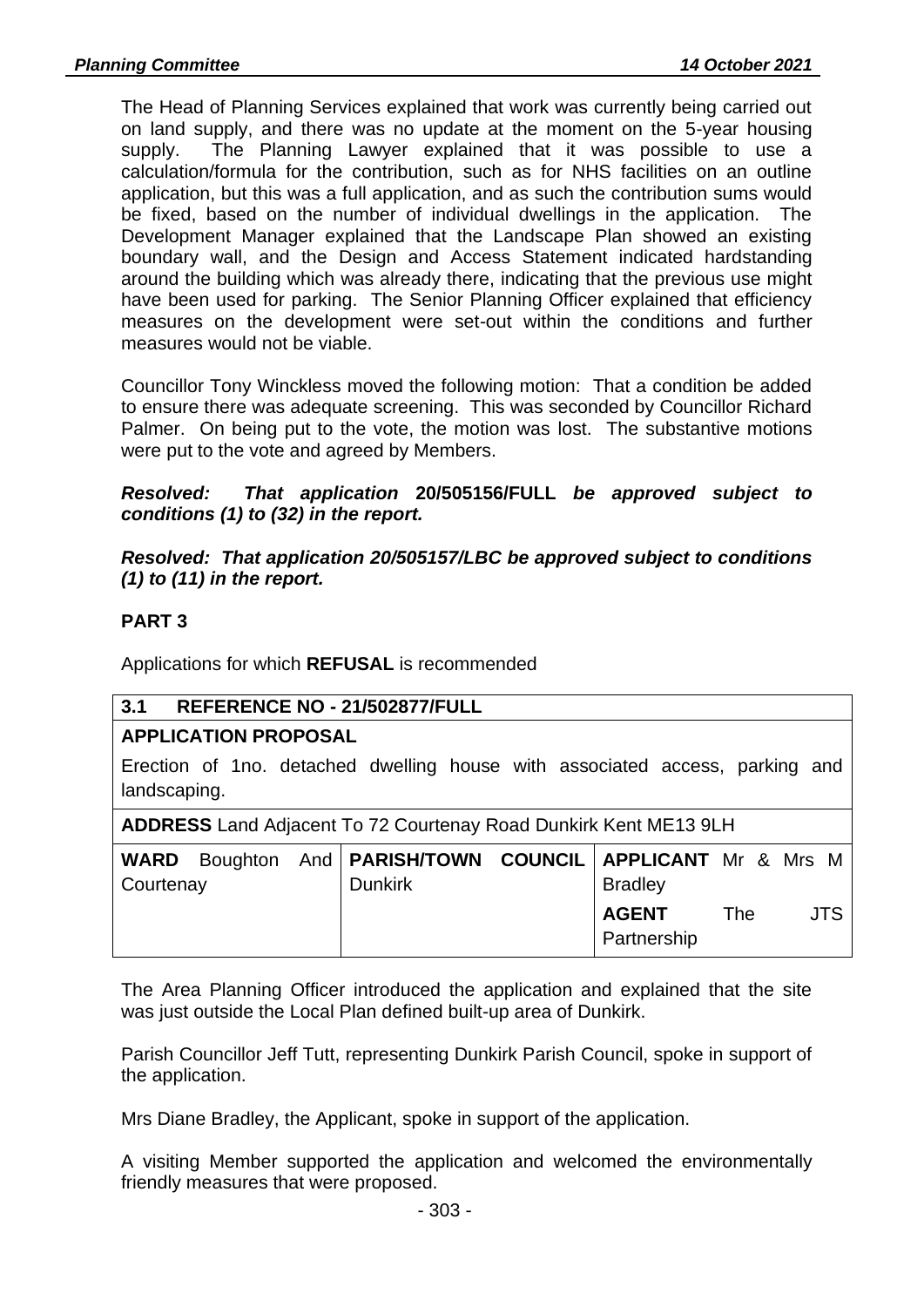A Ward Member who was also a member of the Committee spoke in support of the application.

The Chairman moved the officer recommendation to refuse the application and this was seconded by Councillor Ben J Martin.

In the debate that followed, Members raised the following points:

- This was outside the built-up boundary;
- it was in a sustainable location;
- this would 'tidy up' the boundary edge;
- there was a lack of self-build sites, there was a risk of losing this on appeal; and
- the Parish Council supported the application.

On being put to the vote, the motion to refuse the application was lost.

Councillor James Hunt moved the following motion: That the application be approved subject to the usual conditions, including Strategic Access Management and Monitoring Strategy (SAMMS) payment, 50% energy efficiency and EV charging and this was seconded by Councillor Monique Bonney. On being put to the vote the motion was agreed.

#### *Resolved: That application 21/502877/FULL be approved as an exception to normal policy as the site was well related to the existing urban area, subject to the usual conditions, including SAMMS payment, 50% energy efficiency measures and an EV charging point.*

### **PART 5**

Decisions by County Council and Secretary of State, reported for information

• **Item 5.1 – Riverbank House Irwin Park Minster**

**DELEGATED REFUSAL**

#### **APPEAL DISMISSED**

A Member welcomed the outcome.

• **Item 5.2 – Elm Tree Cottage Dargate**

**PLANNING COMMITTEE REFUSAL**

**APPEAL DISMISSED**

• **Item 5.3 – 13 Dean Road Sittingbourne**

**DELEGATED REFUSAL**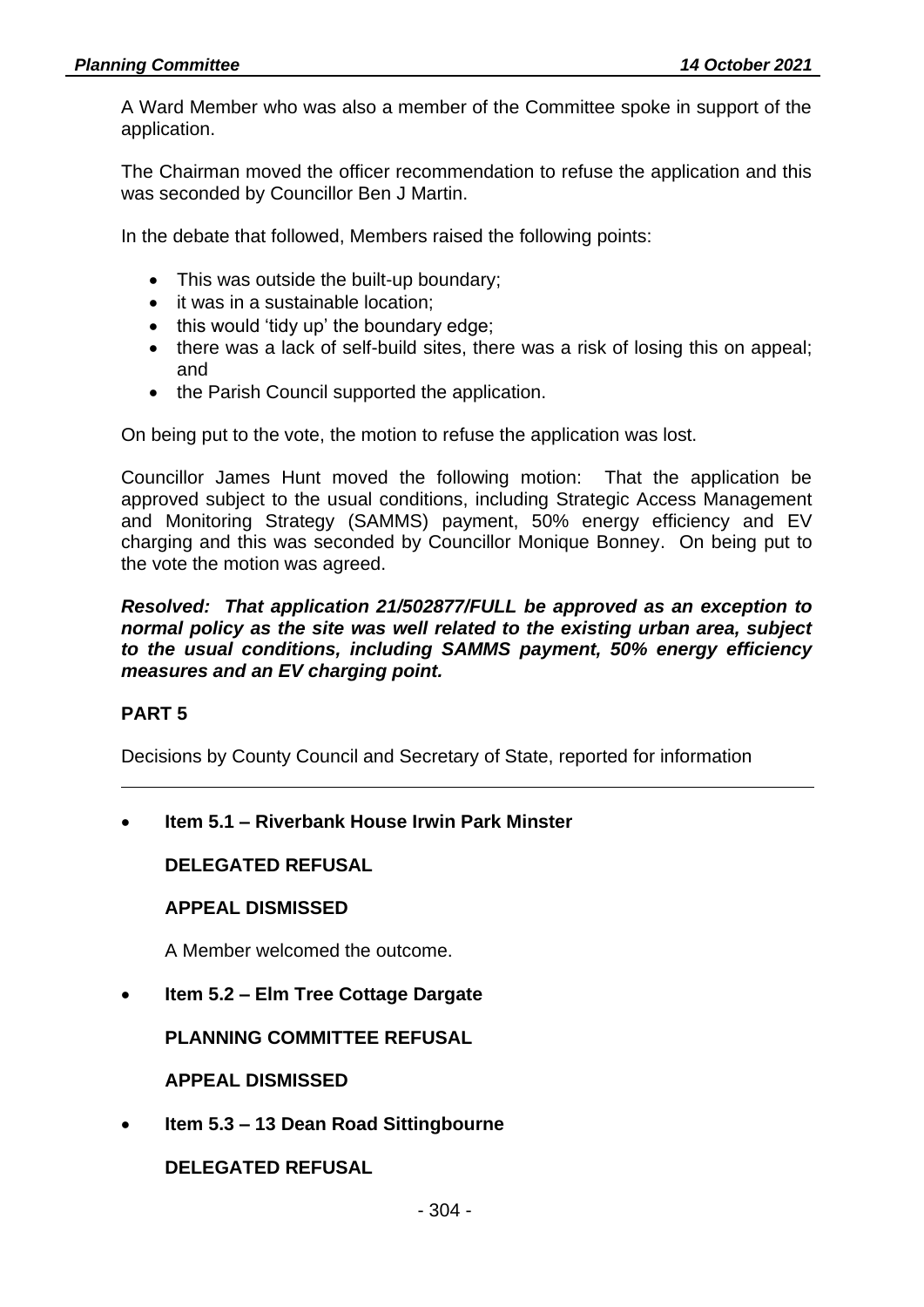**APPEAL DISMISSED**

• **Item 5.4 – Lan adj Hole Street Farm Kingsdown Road Lynsted**

**DELEGATED REFUSAL**

**APPEAL DISMISSED**

• **Item 5.5 – 2 Primrose Place The Street Doddington**

**DELEGATED REFUSAL**

**APPEAL DISMISSED**

### **381 EXCLUSION OF THE PRESS AND PUBLIC**

*Resolved:*

*(1) That under Section 100A(4) of the Local Government Act 1972, the press and public be excluded from the meeting for the following items of business on the grounds that they involve the likely disclosure of exempt information as defined in Paragraphs 5 and 7 of Part 1 of Schedule 12A of the Act:*

*5. Information in respect of which a claim to legal professional privilege could be maintained in legal proceedings.*

*7. Information relating to any action taken in connection with the prevention, investigation or prosecution of crime.*

### **382 SCHEDULE OF DECISIONS**

**18/500767/FULL - Newington Working Mens Club (now known as Charlotte Court), High Street, Newington**

The Development Manger introduced the item and gave a summary of the issue.

*Resolved: That enforcement action not be pursued for the non-compliance with condition (9) of the Inspector's decision for 18/500767/FULL.*

#### **383 ADJOURNMENT OF MEETING**

The Meeting was adjourned from 8.56 pm until 9.02 pm.

### **384 SUSPENSION OF STANDING ORDERS**

At 10pm, 10.30pm and 11pm Members agreed to the suspension of Standing Orders in order that the Committee could complete its business.

Chairman

- 305 -